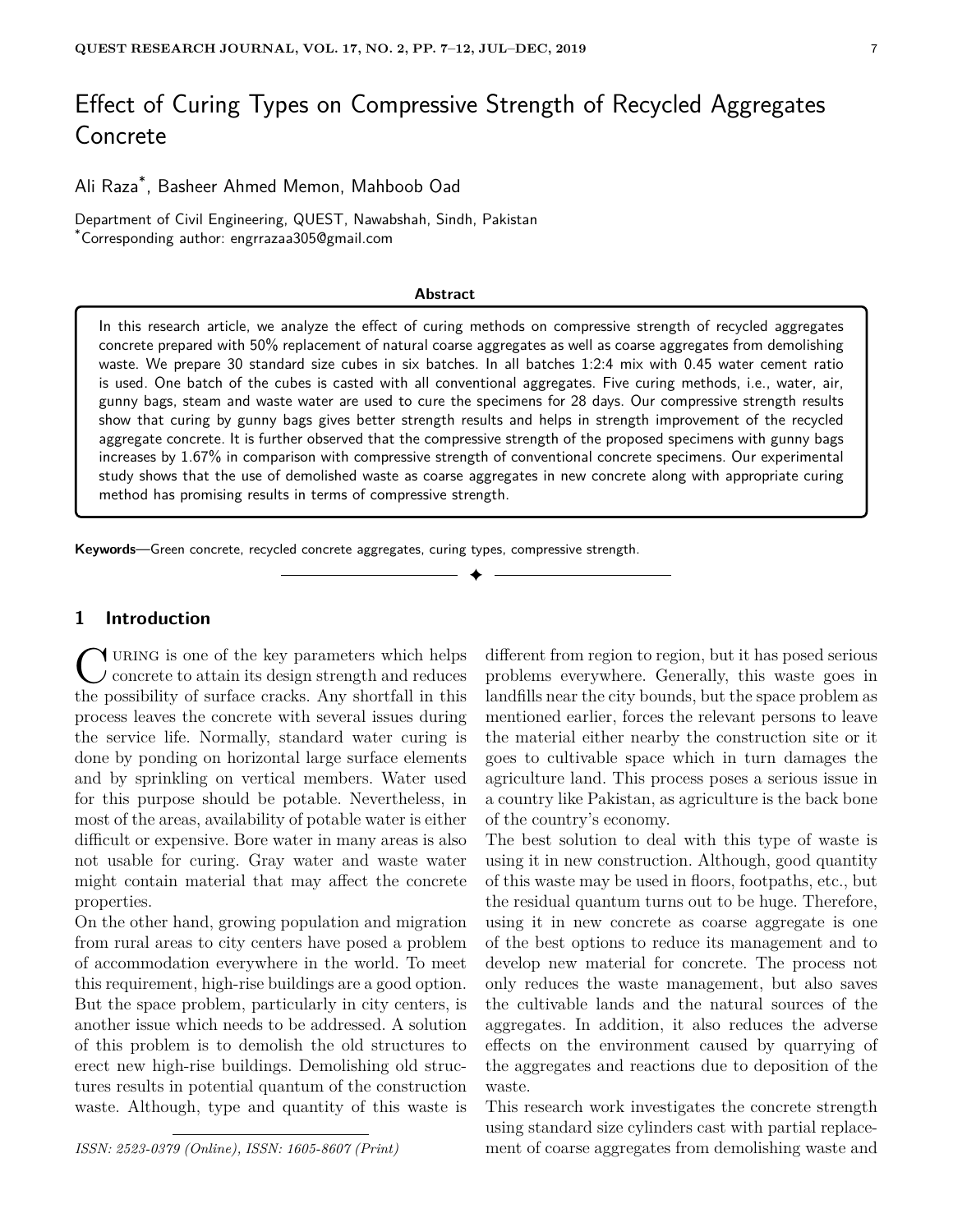cured with different methods of curing. The curing of the specimens is proposed to be done by covering with gunny bags, sprinkling water, using waste water, steam curing and open-air curing. Additionally, specimens are cured by fully immersing in potable water. These specimens are treated as control specimens. The results of the proposed specimens are compared with those of control specimens.

### **2 Literature Review**

Usage of demolishing concrete as coarse aggregate in fresh concrete has remained active since past few decades. Different scholars around the world have studied the material from different perspectives. Memon et al. [1] reviewed the recent developments about the use of the material. Recycling techniques have considerable impact on the final strength of concrete using it [2]. The properties of aggregates and concrete at fresh and hardened states have also been studied by the scholars. Old mortar attached with the aggregates demands more water to ensure workability of the concrete. Cracked particles, age, construction environment affect concrete at both fresh and hardened states.

Mechanical properties and elastic behavior of concrete using demolishing waste [3] and flexural stress-strain behavior [4] shows that the material has promising effect on strength and elastic behavior when used in new concrete.

Effect of curing on properties of concrete and alternative methods to improve the same has also remained active area of research among the scholars. To this end, Abel-Hey et al. [5] used different curing methods to check the strength of recycled aggregate concrete. The authors observed that curing by paint gives better results than other methods of curing. Zhao et al. [6] tested self-compacting concrete for analyzing effects of initial curing and different curing conditions. The test results revealed that at least 7-days water curing is necessary for optimum strength of the product. Compressive and tensile strength of self-compacting concrete with fly ash and with silica fume under different curing conditions have also been studied by Yazicioglu et al. [7]. The test results of the specimens cured for early, medium and standard (28-day) curing showed that after standard water curing, air-tight curing condition gives better results than open-air curing of the samples.

Weather conditions during concreting and curing also contribute towards the final strength of the product. Optimum weather conditions seldom exist, therefore, either the timing of concreting is adjusted, or additional measures are used to ensure the least effects of weather on concreting. Nevertheless, curing is a continuous process over certain period. Therefore, weather conditions must be considered during the period. Effects of hot weather on strength and durability of beam and slab models cast with OPC and silica fume have been studied by Ibrahim et al. [8] by using burlap covering and curing compounds. They initially used water curing followed by curing compounds and observed that initial curing period plays a vital role in durability and strength of concrete. Zayed et al. [9] also concluded that water curing gives best results for high strength concrete reinforced with polypropylene fibers and curing by different methods up to 90 days. On the other hand, Al-Jabri et al. [10] used waste water from car service stations in the production of high strength concrete. The authors argued that although the pH, TDS and other parameters of water were higher than those of tap water, but they were in the same range as specified by ASTM. In addition, the strength and water absorption of 28-days cured samples were comparable with those of the control specimens prepared with tap water. The effect of improper moist curing on flexural strength of beams was studied by Raha et al. [17]. The author reported that the strength can drop by even 39% due to improper curing.

Effect of different curing conditions, i.e. standard water curing, curing in dry oven and curing at temperatures higher than room temperature was studied by Wadatalla et al. [11] for high strength concrete. The authors observed a good correlation between the strength and other properties of the concrete for all curing methods. In a comparative study on curing methods [12], the authors used water, air and film coating for curing and observed that water curing gives good strength to concrete even if curing prolonged up to 56 days. In a separate study by Akeem et al. [13], density and strength of concrete were studied under different curing conditions. Among six different methods, authors observed weak correlation between the parameters with air curing of the specimens. The similar conclusion was made by Boakye et al. [14] for compressive strength of pulverized coper slag concrete. The authors also concluded that strength drop is observed with increase in the dosage of coper slag.

Steam curing is one of the methods adopted for this purpose and has been successfully used for pavers and curb blocks. The same has been used by Ramezanianpour et al. [15] for 36 samples which resulted in a good improvement in the strength. Based on the observations, they introduced a curing cycle for optimum strength for pre-cast industry. Liu et al. [16] also observed an improvement in concrete strength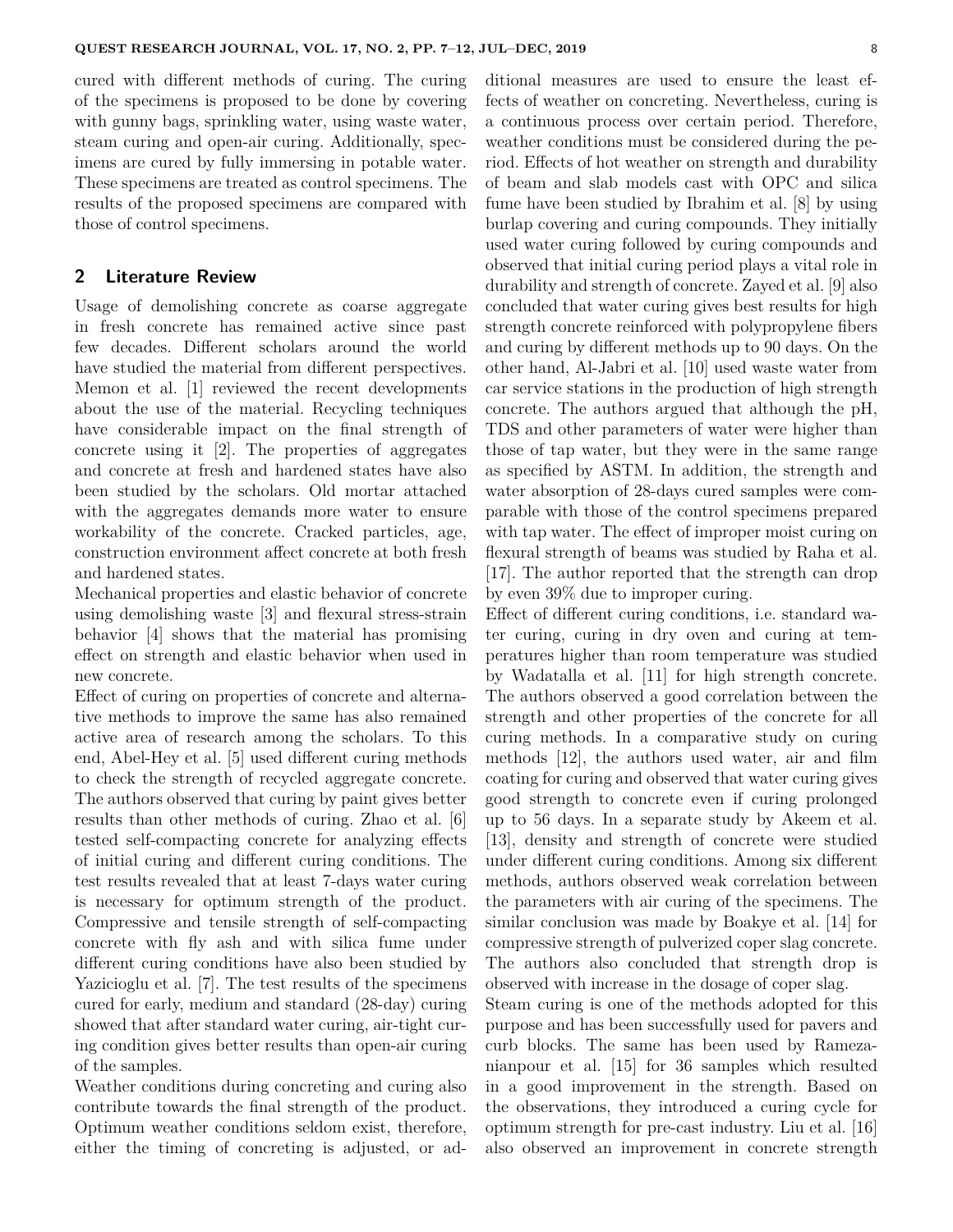



(a) Large blocks of old concrete

(b) Recycled coarse aggregates

Fig. 1: Large blocks of old concrete, and recycled coarse aggregates

with fly-ash when cured for 13-hour by steam curing. From the literature review, it is obvious that a myraid of research gaps exist. In addition, the effect of the curing methods on green concrete developed with demolishing concrete as coarse aggregates has not been well studied.

## **3 Material & Testing**

The demolished concrete in the form of large blocks was collected from the demolishing of two-story residential building situated in the downtown of Nawabshah city. These blocks were manually crushed to obtain coarse aggregates of maximum size equal to 25 mm. Unwanted substances and cracked particles were manually removed followed by washing of the aggregates. Both natural and recycled aggregates are then sieved in accordance with ASTM provisions to obtain well graded aggregates. Water absorption and specific gravity of both the aggregates are evaluated. The obtained results are given in Table 1.

To cast the standard size cubes  $(150\,mm \times 150\,mm \times$ 150 *mm*), ordinary Portland cement, natural coarse aggregates, recycled coarse aggregates, and hill sand are mixed in 1:2:4 proportion with 0.45 water cement ratio. The natural coarse aggregates are replaced in 50% proportion, as the strength loss with this dosage is least in comparison to conventional concrete [18]. Total 30 cubes were prepared in six batches as shown in Table 2. Batch B1 was casted from all conventional aggregates and treated as control specimens to check and compare the results of other curing methods. The cubes of batch B2 were cured in standard fashion by fully immersing in potable water. The strength results of the cubes cured in open air, by gunny bags, by steam and by waste water are also compared with the strength results of batch B2. After casting, the cubes were cured by five different methods mentioned in Table 2 for 28 days. Figure 2 shows the curing arrangement of the cubes. After the curing time elapsed,



(e) Steam Fig. 2: Different curing arrangements



Fig. 3: Testing of the cube

the weight of the cubes were determined. All the cubes were then tested in universal testing machine for compressive strength by gradually increasing the load till failure. Figure 3 shows the testing of a cube. The weight and strength results of the cubes are given in Table 3 - Table 8.

# **4 Results & Discussion**

Test results of water absorption and specific gravity presented in the previous sections are compared in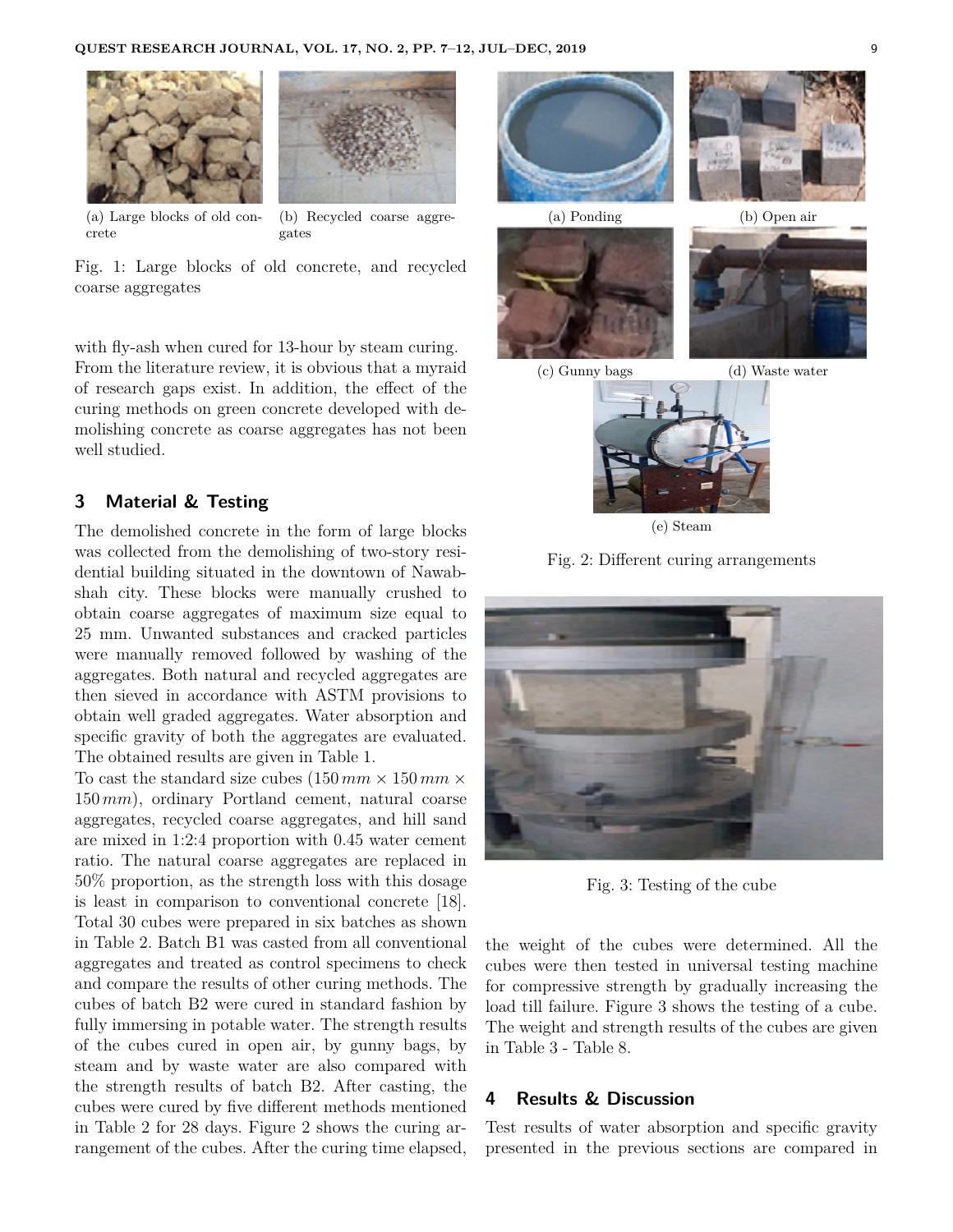#### **QUEST RESEARCH JOURNAL, VOL. 17, NO. 2, PP. 7–12, JUL–DEC, 2019** 10

|      |          | Weight in    | Saturated | Oven Dried   Specific |         | Water             |
|------|----------|--------------|-----------|-----------------------|---------|-------------------|
| SNO. | Material | Water $(gm)$ | Weight    | weight                | gravity | Absorption $(\%)$ |
|      | CA       | 690          | 1114      | 1097                  | 2.63    | 1.17              |
|      | RA       | 676          | 1138      | 1077                  | 2.33    | 5.61              |

|  | TABLE 1: Water absorption and specific gravity of aggregate- |  |  |  |
|--|--------------------------------------------------------------|--|--|--|
|  |                                                              |  |  |  |

| SNO. | Batch $\#$     | Recycled Aggregates $(\%)$ | Natural Aggregates $(\%)$ | No. of cubes | Curing method |
|------|----------------|----------------------------|---------------------------|--------------|---------------|
|      | B1             |                            | 100                       |              | Potable water |
|      | B <sub>2</sub> | 50                         | 50                        |              | Potable water |
|      | B3             | 50                         | 50                        |              | Open Air      |
|      | B4             | 50                         | 50                        |              | Gunny bags    |
|      | B5             | 50                         | 50                        |              | Steam         |
|      | B6             | 50                         | 50                        |              | Waste Water   |

TABLE 2: Details of cubes

|                | Weight | Loading | Compressive    |
|----------------|--------|---------|----------------|
| $^{\#}$        | (Kg)   | (kN)    | Strength (Mpa) |
|                | 8.94   | 866.232 | 38.2           |
| $\overline{2}$ | 8.842  | 852.622 | 39.1           |
| 3              | 8.876  | 831.943 | 37.5           |
|                | 8.82   | 747.49  | 35             |
| 5              | 8.817  | 812.302 | 36             |

TABLE 3: Batch B1

| # | Weight<br>(Kg) | Loading<br>(kN) | Compressive<br>Strength (Mpa) |
|---|----------------|-----------------|-------------------------------|
|   | 8.94           | 866.232         | 38.2                          |
| 2 | 8.842          | 852.622         | 39.1                          |
| 3 | 8.876          | 831.943         | 37.5                          |
|   | 8.82           | 747.49          | 35                            |
| 5 | 8.817          | 812.302         | 36                            |

TABLE 4: Batch B2

| $^{\#}$        | Weight<br>(Kg) | Loading<br>(kN) | Compressive<br>Strength (Mpa) |
|----------------|----------------|-----------------|-------------------------------|
|                | 8.334          | 660.14          | 30.9                          |
| $\mathfrak{D}$ | 8.123          | 587.98          | 26.7                          |
| 3              | 8.453          | 574.94          | 25.5                          |
|                | 8.543          | 756.49          | 28.6                          |
| $\overline{5}$ | 8.123          | 612.9           | 36                            |

TABLE 5: BATCH B3

| #             | Weight<br>(Kg) | Loading<br>(kN) | Compressive<br>Strength (Mpa) |
|---------------|----------------|-----------------|-------------------------------|
|               | 8.74           | 770.23          | 34.25                         |
| $\mathcal{D}$ | 8.771          | 908.62          | 39.98                         |
| 3             | 8.743          | 870.94          | 38.58                         |
|               | 8.62           | 747.49          | 37.1                          |
| 5             | 8.763          | 889.3           | 39                            |

TABLE 6: Batch B4

| $\#$          | Weight | Loading | Compressive    |
|---------------|--------|---------|----------------|
|               | (Kg)   | (kN)    | Strength (Mpa) |
|               | 8.709  | 710.23  | 31.2           |
| $\mathcal{D}$ | 8.552  | 587.62  | 29.1           |
| 3             | 8.517  | 798.94  | 30.5           |
|               | 8.596  | 629.49  | 28.8           |
| 5             | 8.467  | 671.3   | 27             |

TABLE 7: Batch B5

| $^{\#}$        | Weight<br>(Kg) | Loading<br>(kN) | Compressive<br>Strength (Mpa) |
|----------------|----------------|-----------------|-------------------------------|
|                | 8.94           | 876.28          | 38.76                         |
| $\overline{2}$ | 8.852          | 900.62          | 35.97                         |
| 3              | 8.74           | 826.94          | 36.5                          |
| 4              | 8.632          | 647.49          | 35.87                         |
| 5              | 8.871          | 789.3           | 35.33                         |

TABLE 8: Batch B6

Figure 4. It may be observed that water absorption of recycled aggregates is approximately 380% higher than those of the conventional aggregates. Whereas, specific gravity of recycled aggregates is 11.4% lower than that of the conventional aggregates. Both the deviations are attributed to the old mortar attached with the RCA. The average weight of all batches of the cubes is given in Table 9. The same is compared with control specimen in Figure 5. It may be observed that the average weight of the conventional concrete cubes remained higher than the recycled aggregate concrete specimens for all curing methods. Maximum weight is observed in specimens cured in waste water, whereas, the minimum weight is recorded for cubes cured in open air. The weight loss for the proposed specimens cured in the similar way to conventional concrete cubes is measured to be 1.22%. This shows that the use of demolishing waste as coarse aggregates produces lighter concrete as compared to the conventional concrete. It is further observed that the waste water curing results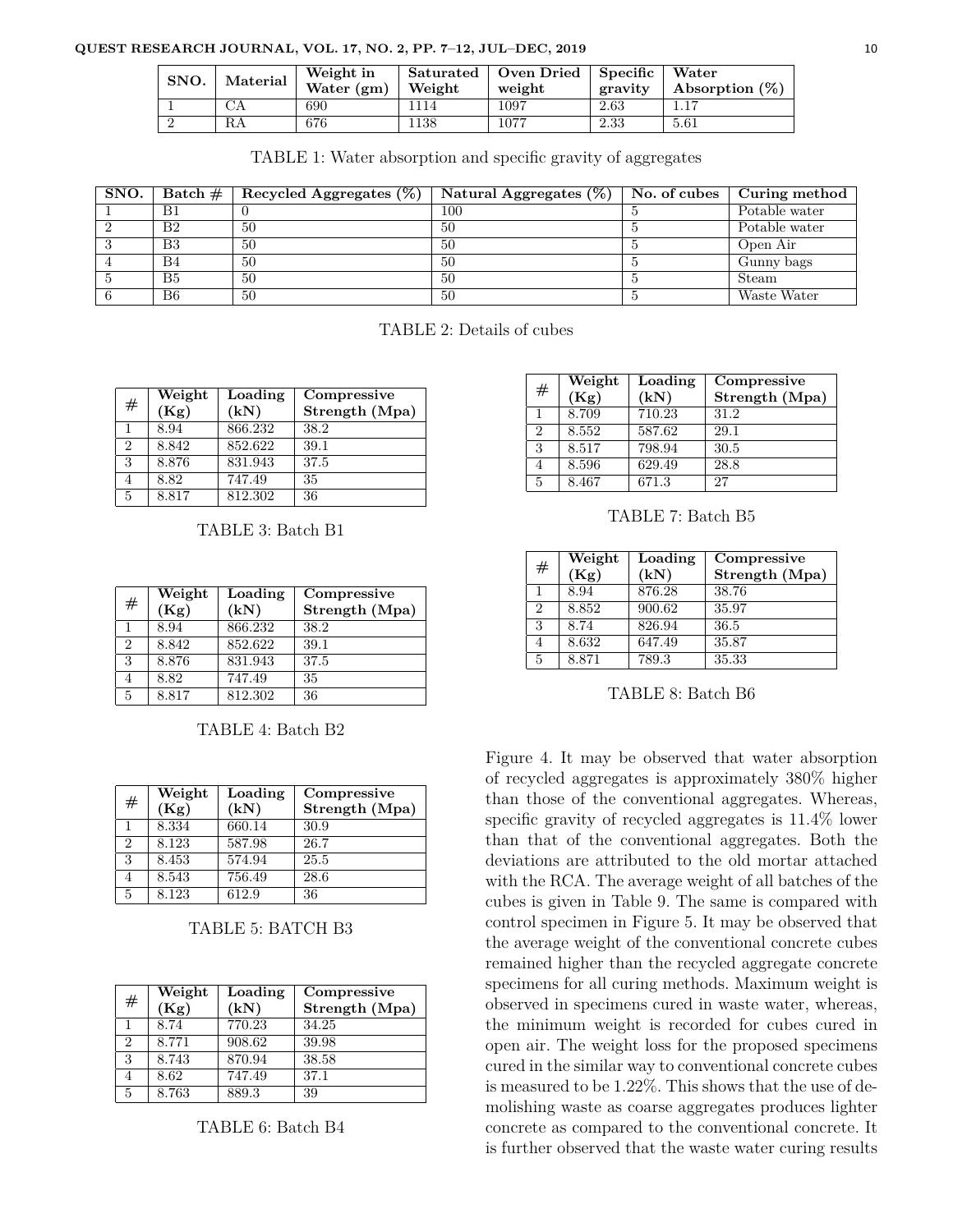

Fig. 4: WA and Sp. Gr. of NA and RCA



Fig. 5: Comparison of average weight

in least weight loss of the proposed specimens.

The compressive strength results of all batches of the cubes are plotted in Figure 6. It can be observed that none of the strength result of the specimens in any batch deviated more than 15% than the average compressive strength of the respective batch. The maximum average strength is recorded for the curing with gunny bags. The strength recorded with this curing method is 1.85% higher than the average strength of batch B1 cubes (conventional concrete cubes cured in potable water). The comparison of average strength with respect to conventional concrete specimens cured in potable water is given in Table 10. The average compressive strength in B1 cubes (control specimens) is measured to be 37.16 Mpa. In comparison to this, concrete cubes cured by fully immersing in water observed 4.4% less strength. Similarly, RCA cubes cured in open air in waste water and by stream were observed to have 20.5%, 1.8% and 21.1% reduction in compressive strength. The RCA cubes cured by



Fig. 6: Compressive strength (All curing methods)



Fig. 7: Compressive strength RCA cubes

covering with gunny bags were observed to increase about 1.7% in compressive strength. While comparing the strength results of RCA cubes with those of batch B2 (RCA cubes cured by fully immersing in potable water), it is noted that the maximum strength loss is observed in steam cured cubes. The cubes cured in open air also observed strength reduction, though less than the steam cured cubes. Other two batches of the cubes B4 (Gunny bags) and B6 (Waste water) observed an increase in strength as compared to potable water cured cubes (B2). Again, it is noted that cubes cured by covering with gunny bags showed about 6% increase in strength. The compressive strength of RCA cubes cured by standard curing versus other methods of curing is illustrated in Figure 7.

# **5 Conclusion**

From the test results it is concluded that although standard water curing serves the purpose very well, but the improvement in both weight and compressive strength can be achieved by adopting curing of the